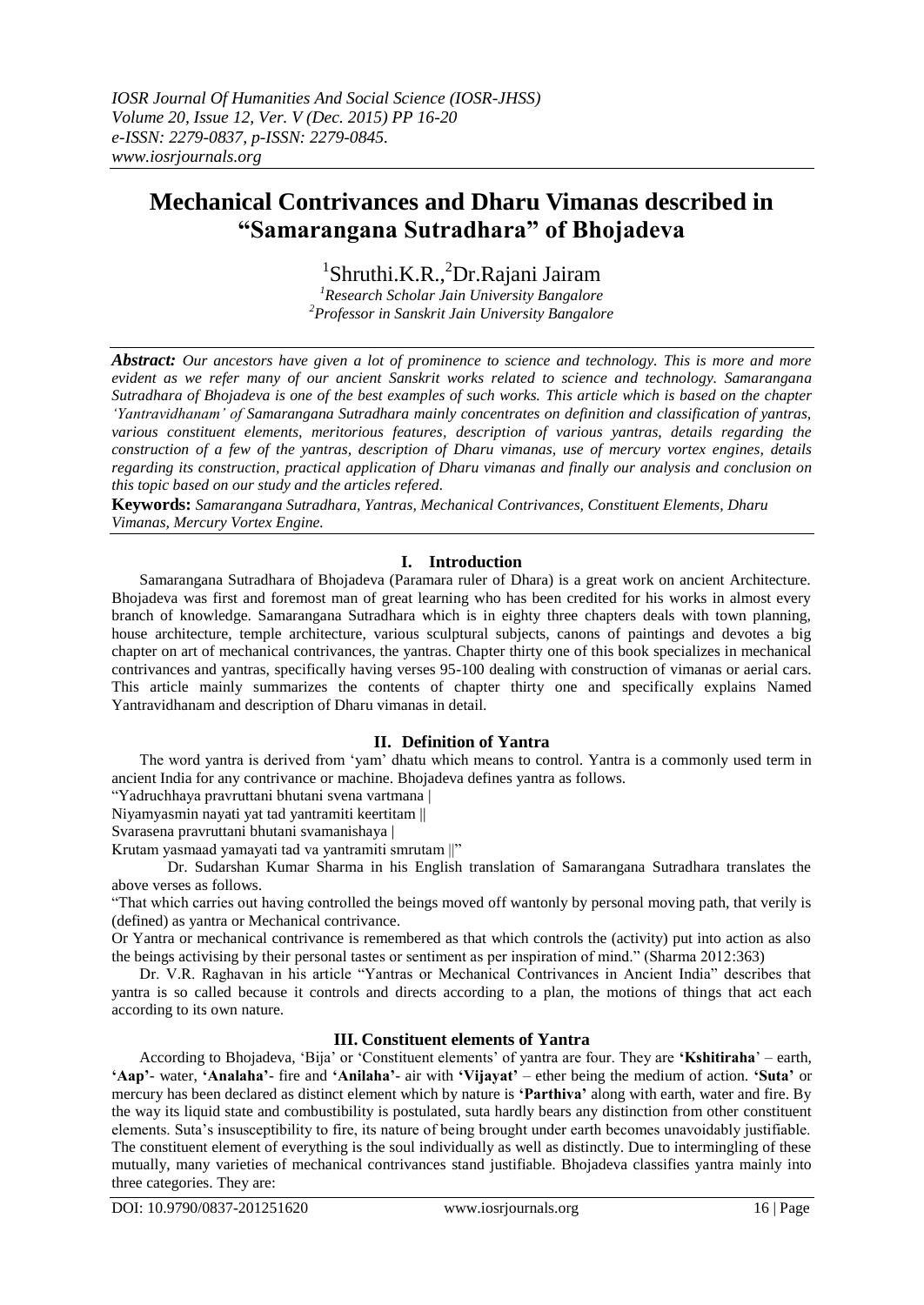- a. **"Svayamvahakam"** and **"Sakrt Preryam"** These are the two classes of yantra, "that which is automatic" and "requires occasional propelling".
- b. Other type of classification is **"Antaritam"** Having the principal of action or motor mechanism hidden or concealed from public view with **"Vahyam"** or the machine to be carried by another.
- c. Finally **"Durataha vahyam"** The one which is really obscure which might be distant or proximate but carriagable from the place from which the machine acts.

"Svayamvahakam" is considered as the best and other classifications as inferior to it. Even among 'Svayamvahakams', 'Antaritam' or concealed are considered being the best irrespective of whether they are distant or proximate.

According to Bhojadeva in a machine of marvelous excitement, movement is automatic and in the one carriagable by another it depends on the carrier being. He has compared the later with insect having the support of water wheeled machine. He describes that movement of Svayam vahakam and Sakrt preryam machines excites us, and the weirdness of machines which belong to "antarita" category marvels us. These machines might be the one which require propulsion from inside or the one which require propulsion from the center or from the combination of two or triad or four as well. By the terrestrial constituent element "Parthivam" the terrestrial element becomes acquirable and by the water generatives or thermal resources the terrestrial norm or element assumes form. The same is achieved by those generated by power and that same by the wind mills. That generated by water is achieved as fit for water or thermal or turbine instruments, by power contrivances or wheels and wind mills. In case of the one generated by fire or power, the constituent element may be mercury (Suta) and the same as such in course of that generated from seeds of terrestrial elements, the constituent element may be the one pertaining to waters as also of those thermal or turbined ones. Bhojadeva further illustrates the constituent elements of everything in complete form. He describes:

- Formulas dealing with the erection of walls or parapets.
- Crushing or pounding or pulverization or grinding of cloddy weights or grinding of heavy clods.
- Measurement of interval between the lines between earth"s center and surface in case of plumber"s activity.
- The wheels of various kinds steel, copper and silver, the tin, their grinding and moulding.
- The wood or timber, the leather or hide, the cloth, which is employed in those endowed with constituent elements.
- The rods- 'Yasti', shafts 'Kartara', and caps 'Urdaka', a wheel and rotator 'Cakra and Bhramaraka'.
- The array of syringes, the sharp arrow normed instruments or clippers and choppers are the constituent elements they know in "Aurvara" i.e a fertile track of "Sringavali" and "Naracha" or fertilizing elements heating and boiling water, mixing and dissolving, pouring of and filling with water providing of a belt of water .

The fire"s constituent element of earth machines are: "Dhara" – pouring, "Jalabharaha"- the water filling and circulation, and "Payasa Bhramanam"- rotation of waters. The motion towards a higher plane being the spatial features of parthiva yantras are the personal constituent elements of iron. The air as born by its own instinct is stipulated as viable by thickest ligatures, by bellows – 'drtis', by fanning- 'bijanadyaha' and by flaps 'gajakarna'. If it is encrackled and made to be left along it becomes a constituent element of earth in the world. The wood, the hide and Iron, the two sprung out of water may be the earth machines. The other one the water may even be that as hydraulic slanting, elevated and low lying one. In turbine machines constituent element exists individually. The application of fire-bijas on earth-machines comprises heating and boiling; of water, mixing and dissolving, pouring of and filling with water, and providing a belt of water. Height, size, closeness and motion towards a higher plane are spatial featured in Parthiva-yantras. Similarly in machines which are mainly jala-yantras the use of timber, hide and metal forms the Parthiva element and so on. (Raghavan 1952:18)

# **IV. Merits of good Yantra**

According to Bhojadeva we just can"t decide the capability of the yantra just by looking at its shape. He describes the merits of good machine as follows.

- i. **"Yathavat bheeja samyogaha"** Proper and proportionate utilization of constituent elements.
- ii. **"Soushlishtyam"** Well-knit construction
- iii. **"Shlakshnata"** Firmness of appearance
- iv. **"Alakshatha"** Inscrutability
- v. **"Nirvahanam"** Functional efficiency
- vi. **"Laghutvam"** Lightness
- vii. **"Shabdaheenatha"** Freedom from noise
- viii. **"Shabdhe sadhye tadadikyam"**  A loud noise when noise is intended
- ix. **"Ashaitilyam"** Freedom from looseness
- x. **"Aghadhata"** Freedom from stiffness
- xi. **"Vahaneeshu samastaasu soushlistya"** Smooth and unhampered motion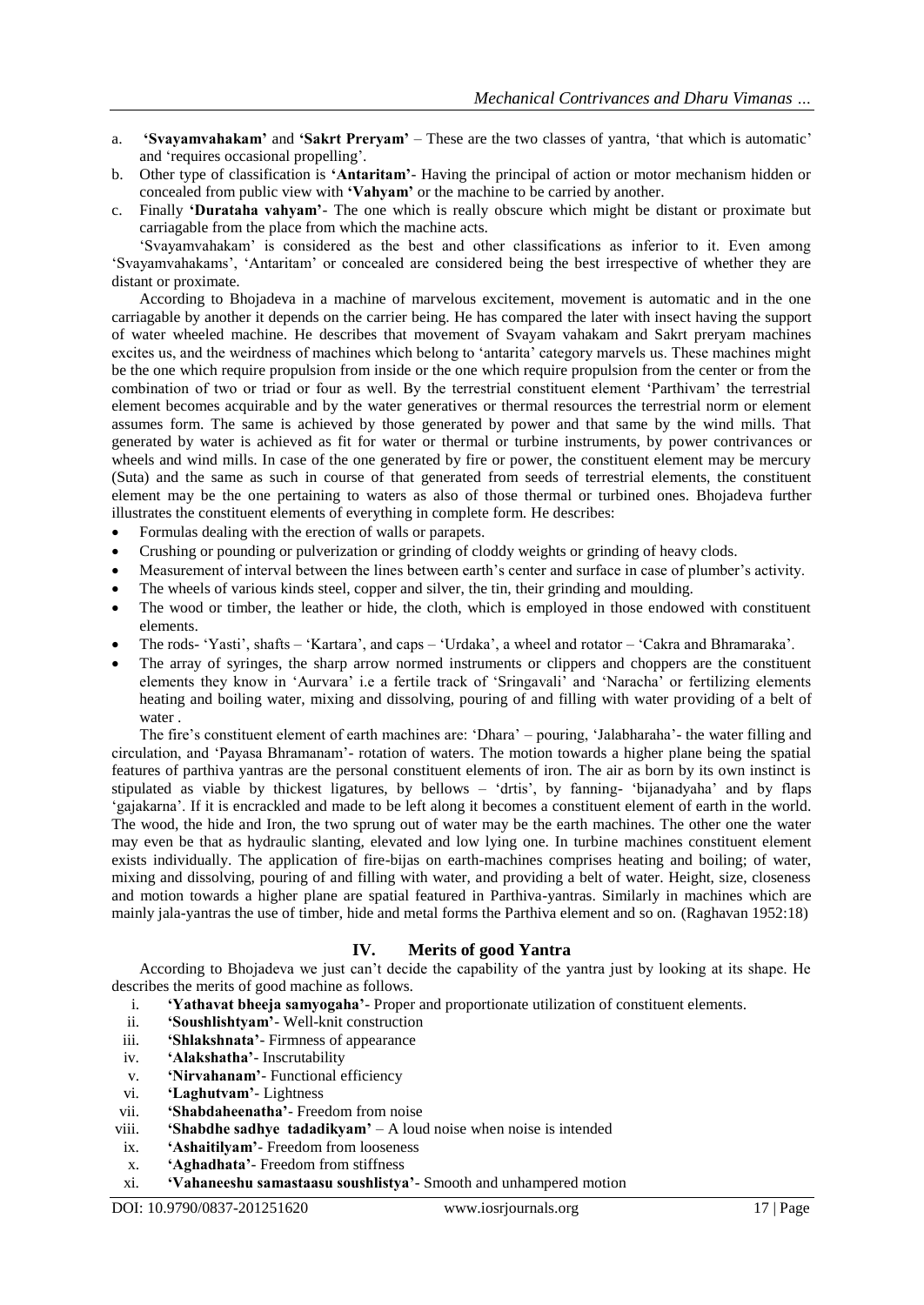- xii. **"Chaskalaadgathihi"** Production of intended effects in cases where the ware is of curious category.
- xiii. **"Yathabeestharthakaritvam layata lanumanita"** The securing of the rhythmic quality in motion particularly in entertainment wares.
- xiv. **"Ishtakale arthadarshitvam"**-Going into action when required.
- xv. **"Punaha samyavatva samvrutthihi"** Resumption of the still state when not required, chiefly in cases of pieces for pastime.
- xvi. **"Anulbhanatvam"** Verisimilitude in the case of bodies intended to represent birds, animals.
- xvii. **"Taadrupyam"** Firmness
- xviii. **"Dardyam"** Durability
- xix. **"Asrunata"** Softness
- xx. **"Chirakaalasahatvam"**-Enduring capacity for a sufficient period of time.

Bhojadeva further describes varieties of things which can be accomplished through yantras such as "Kshirabdhisayana" which is a serpent like bed, yantra which produces fire in the midst of water and vice versa, a few kinds of chronometers, an astronomical model called "Gola", a mechanical contrivance which pores oil into lamp, some entertaining yantras like singing and dancing birds and animals, an wooden bird which creates a pleasing sound, "Ratha dola"- Merry Go Round, bedroom accessories, aerial vehicles, robots, vari-yantras or fountains, "Darigriha" shower-bower in garden, two storeyed "pranala" built like Pushpakavimana,"Jalamagna" chamber under water surrounded by mechanical lotuses, fishes, birds etc., some military equipments, "Ustragriva" similar to modern cranes, protective military yantras, etc. According to him movements which are impossible in actual life are also possible through yantras. He suggests that many such yantras can be invented by men who have good imagination using the same constituent elements and basic principles described by him. He even describes that he has personally seen most of the yantras which he has described. He also mentions that he has not explained more details related to construction of these yantras just with the intention of preserving the important knowledge. (Raghavan 1952)

# **V. Description of Dharu Vimanas**

Bhojadeva describes two types of Dharu vimanas.

### **Laghu Dharu Vimana**

Verses 95-96 of chapter 31 of Samarangana Sutradhara describes Laghu Dharu vimana. It is the most fascinating yantra described by Bhojadeva in his works. Even though he gives the barest details, this book is one of the few sanskrit texts which speaks about the actual construction of vimanas. (Sharma 2012:380-81)

"Laghu dharumayam mahavihangam dhruda suslishta tanum vidhaaya tasya| Udare rasayantram aadadeetha jvalanaadhaaramadho asya chaati poornam||

Taroodaha purushastasya pakshadwandwochaallaprojjitena anilena|

Sputasvantaha Paaradasyasya shaktya chitram kurvannambare yaati dooram||"

According to Bhojadeva main material of the body of vimana is lightwood-"Laghu Dharu", shape of the vimana is that of a huge bird-"maha vihanga" with a wing on both the sides. He explains that the internal structure has a fire chamber with mercury placed over flame which acts as a motive force. The power generated by the heated mercury, helped by the concurrent action of the wings which are flapped by a rider inside, makes the yantra go up and travel far. (Raghavan 1952:23-24)

#### **Alaghu Dharu Vimana**

Verses 97-98 of chapter 31 of Samarangana Sutradhara describes Alaghu Dharu vimana which is a heavier Dharu vimana. (Sharma 2012:381-82)

"Ityameva suramandiratulyam sanchalatyam alaghu dharuvimanam|

Aadadheetha vidhinaa chaturo antastasya paradabruthan drudhakumbhaam||

Ataha kapaala ahita manda vahni pratapta tat kumbha bhuvaa gunena|

Vyomno jhagityabharanatvameti santapta garjad rasarajashaktya||"

While laghu Dharu vimana is in the shape of bird, alaghu Dharu vimana is in the shape of temple. It flies along a heavy aerial car made of wood. It is a heavier Dharu vimana which contains four pitchers of mercury over iron ovens. When mercury i.e. "rasaraja" is heated, it explodes quickly and becomes an object of decoration in the sky mainly because of pots heated by the slow ignition burnt within the steel or Iron potsherds.

Indologist "William Clendenon" has described Mercury Vortex Engine in his translation of Smarangana Sutradhara as follows.

"Inside the circular air frame, place the mercury engine with its electric/ultrasonic mercury boiler at the bottom center. By means of the power latent in the mercury which sets the driving whirlwind in motion a man sitting inside may travel a great distance in the sky in a most marvelous manner. Four strong mercury containers must be built into the interior structure. When these have been heated by controlled fire from iron containers, the vimana develops thunder-power through the mercury. And at once it becomes like a pearl in the sky." (Childress 1991:256)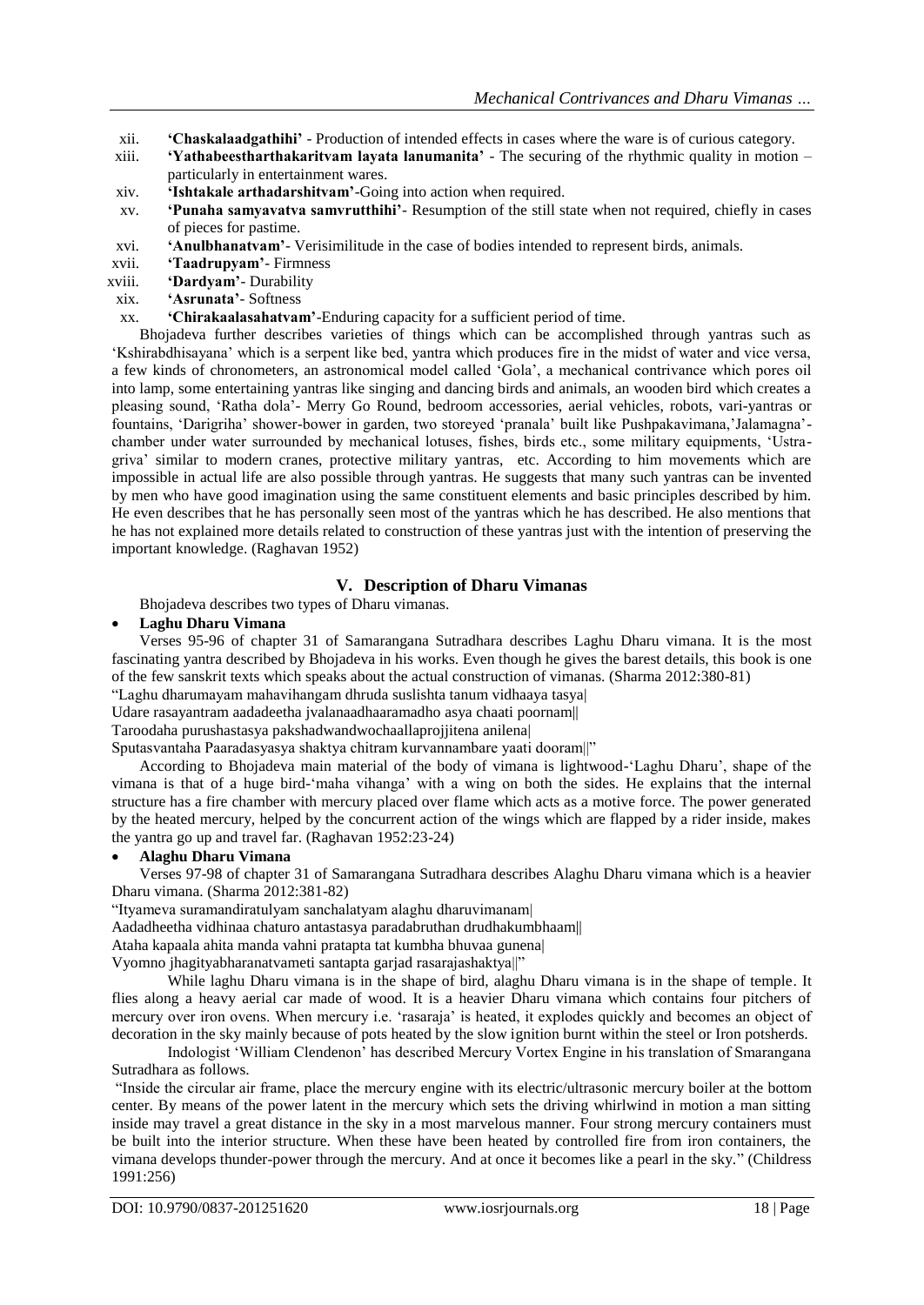According to Bhojadeva the boiling mercury ovens produce a terrific noise which can scare away the elephants. Hence it is used in battles for the same purpose. The roar could be increased by strengthening the mercury chambers, so that elephants are thrown completely out of control. This specific military use of aircraft against elephants tempts one to suggest that the Hasti-yantra advocated by Kautilya against elephants was something like the heavier Dharu-vimana described by Bhoja. (Raghavan 1952:24)

#### **VI. Analysis and Conclusion**

Bhojadeva is considered as one of the greatest kings who ruled Paramara dynasty between 1010 and 1055 AD. Samarangana Sutradhara is written by him during this period. Bhojadeva mentions that he has seen many of the mechanical contrivances which he has described. This shows that mechanical contrivances described in Samarangana Sutradhara existed even before this period. This means our ancestors during and even before this era were tech savvies. They were using yantras not only to assist them in their work but also for pleasure and enjoying the luxurious life. There are many mechanical contrivances which were designed to assist construction activities, protective military activities and even day to day activities. A few of the mechanical contrivances described in Smarangana Sutradhara are not those which were available for common man"s use but mainly designed as luxury commodities for royal class of people.

Here as researchers our main focus is not on who used those mechanical contrivances or yantras but the fact that it was being used, i.e. such a technology prevailed. Great king and scholar Bhojadeva has analysed the constituent elements of yantras and described them in detail with many illustrations. An interesting fact here is that 'Suta' i.e. mercury being considered as one of the constituent elements and 'Vijayat' or ether being considered as medium of action. Classification of yantras such as Automatic, those which require propelling, those which have concealed motor, those which are to be carried by another and those which are distant or proximate stands prevalent even today. Even today people prefer automatic machines than other classes of machines. The merits of good machines which Bhojadeva has described around thousand years ago are relevant even to today"s machines. He also mentions that he has not given the complete details regarding the construction of such yantras mainly to protect such data reaching the wrong hands.

Another interesting aspect of Samarangana Sutradhara is the description of Dharu vimanas which we made of lightwood. He describes bird shaped laghu Dharu vimana similar to our modern aeroplane and temple shaped Alaghu Dharu vimana which flies in air along with a heavier aerial car. Concept of Alaghu Dharu vimana is something which makes us think of a missile or a rocket which flies high in air with the help of a launcher. Most interesting fact related to Dharu vimana is the usage of Mercury vortex engine, the forerunner of the ion engines being made by NASA in mid 1950s to 1970s.

As per the article titled "Innovative Engines" written by Glenn Research center (NASA Facts), Dr. Harold Kaufman designed and built the first broad-beam electron bombardment ion engine in 1959 which used mercury as fuel. Later on these ion engines were modified and launched on the Space Electric Rocket Test I (SERT I) in 1964 and SERT II in 1970 which were successful. The main drawback of mercury ion engine was after exiting the ion engine, some mercury or cesium atoms would condense onto the ground test hardware, causing numerous cleanup difficulties. In the 1970's, NASA managers decided that if ion propulsion research was to continue, it would have to be environmentally clean and less hazardous. Glenn researchers soon turned to xenon as a cleaner, simpler fuel for ion engines, with many of the same characteristics as mercury.

Ion engines are also described in Maharshi Bharadwaja"s Vymanika Shastra. It is also said that India"s first unmanned aircraft Marutsakha which was designed and demonstrated by Professor Thalpade in year 1895 also used Mercury Ion Engine. This shows that thousands of years before NASA developed mercury ion engines, such engines were already being used by our ancestors. The astonishing fact is that no one knows how such great works of our ancestors got lost as eras cruised by.

#### **References**

#### **Books**

- [1] Sharma 2012: Sharma, Sudarshan Kumar. "Named Yantravidhanam I.e. The Chapter Dealing with the Preparation of Mechanical Contrivances." *Samarangana Sutradhara of Bhojadeva An Ancient Treatise on Architecture*. 2nd ed. Vol. I. Delhi: Parimal Publications, 2012. 363-406. Print.
- [2] Childress 1991:256 Childress, David Hatcher, and Ivan Terence Sanderson. *Vimana Aircraft of Ancient India and Atlantis*. Adventures Unlimited Press, 1991.
- [3] Raghavan 1952: Raghavan, Venkatarama. *Yantras or mechanical contrivances in ancient India*. Indian Institute of Culture, 1956.

#### **Journal Articles**

[4] Roy 1984: Roy, Mira *The Concept of Yantra in the Samarangana Sutradhara of Bhoja*, Indian Journal of History of Science, 19(2):118-124 , 1984.